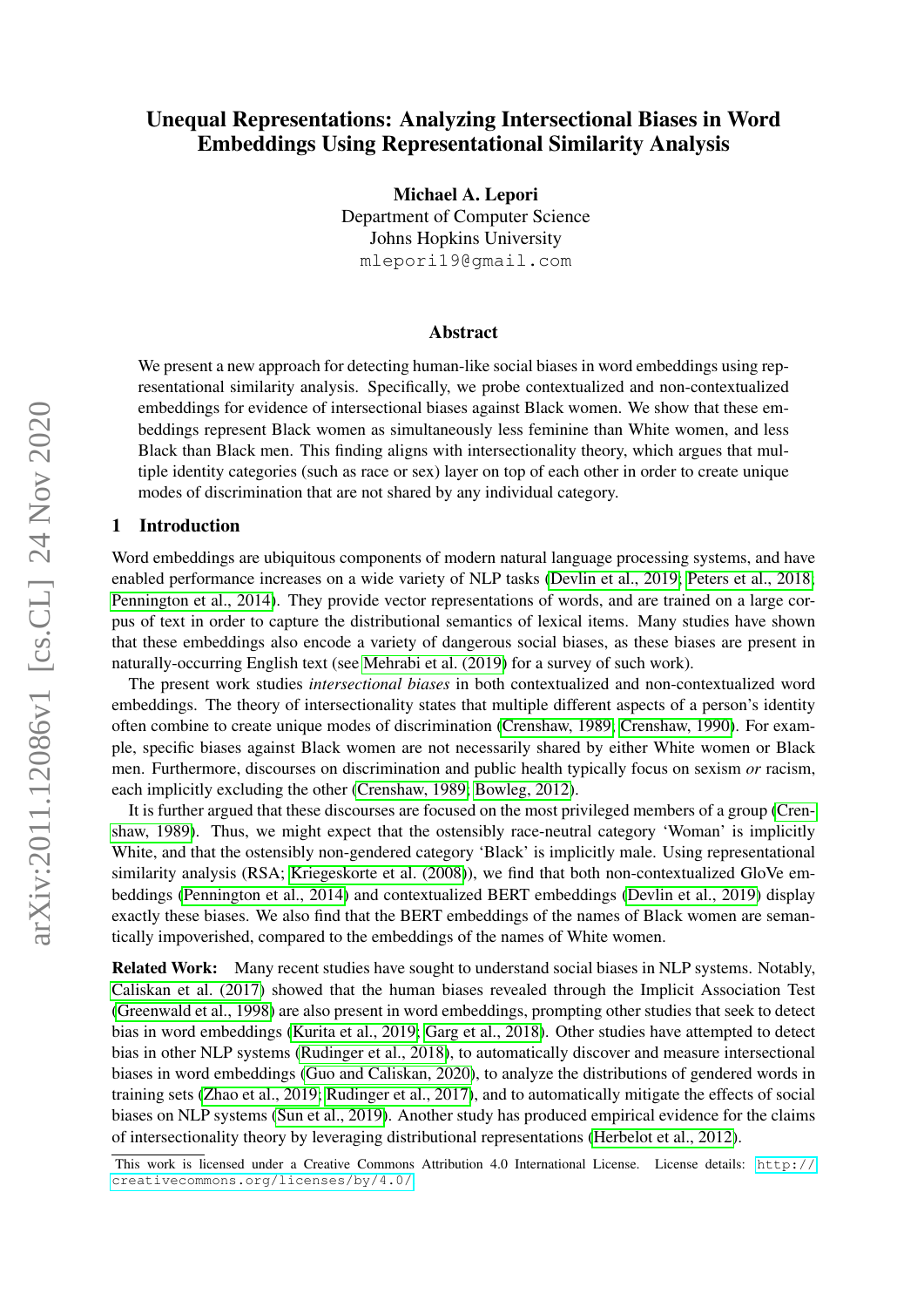Perhaps most relevant, some prior work has attempted to understand whether intersectional differences are present in contextualized word embeddings by trying to detect whether these embeddings encoded intersectional stereotypes [\(May et al., 2019;](#page-6-8) [Tan and Celis, 2019\)](#page-6-9). However, detecting these stereotypes is only a proxy for detecting intersectional biases in embeddings: An embedding might encode intersectional differences without encoding more complex interesectional stereotypes. This work presents a method that leverages representational similarity analysis to directly probe word embeddings for inter-sectional biases.<sup>[1](#page-1-0)</sup>

#### <span id="page-1-1"></span>2 Methods: Representational Similarity Analysis

Representational similarity analysis (RSA) is a technique first used in cognitive neuroscience for analyzing distributed activity patterns in the brain [\(Kriegeskorte et al., 2008\)](#page-5-4), but recent work has used it to analyze artificial neural systems [\(Lepori and McCoy, 2020;](#page-6-10) [Chrupała, 2019;](#page-5-10) [Chrupała and Alishahi,](#page-5-11) [2019;](#page-5-11) [Abnar et al., 2019;](#page-5-12) [Bouchacourt and Baroni, 2018\)](#page-5-13). RSA analyzes the representational geometry of a system, which is defined by the pairwise dissimilarities between representations of a set of stimuli. Specifically, we use RSA to compare the representational geometry of the word embeddings under study to the representational geometries of well-understood *hypothesis models*. If the representational geometries are similar, you can infer that the word embeddings represent the particular information expressed by a hypothesis model.

Applying RSA: The approach proceeds as follows: First, we create a corpus that consists of three types of items: group 1 items,  $G_1$ , group 2 items,  $G_2$ , and concept items, C. Next, we define a reference model  $M_{Ref}$ , which consists of the set of embeddings that we are interested in. Then, we define two hypothesis models,  $M_{Hyp_1}$  and  $M_{Hyp_2}$ .  $M_{Hyp_1}$  instantiates the hypothesis that: 'Group 1 is associated with the concept under study, while Group 2 is not'. Likewise  $M_{Hyp_2}$  instantiates the hypothesis that 'Group 2 is associated with the concept under study, while Group 1 is not'. We then draw a sample  $c$ , consisting of  $n_1$ items from  $G_1$ ,  $n_2$  items from  $G_2$ , and  $n_3$  items from C, and calculate the  $(n_1+n_2+n_3)\times(n_1+n_2+n_3)$ representational geometries R of each model using a dissimilarity metric D. In all analyses,  $n_1 = n_2$  $n_3 = 10$ .

$$
R_{Ref} = D(M_{Ref}, c) \tag{1}
$$

$$
R_{Hyp_1} = D(M_{Hyp_1}, c) \tag{2}
$$

$$
R_{Hyp_2} = D(M_{Hyp_2}, c) \tag{3}
$$

We define  $D = 1 - Spearman's \rho$  for  $M_{Ref}$ . For  $M_{Hyp1}$ , the dissimilarity metric is equal to 1 if one item is from  $G_2$  and the other item is from  $G_1$  or C, and 0 otherwise. Likewise, the dissimilarity metric for  $M_{Hyp_2}$  is equal to 1 is one item is from  $G_1$  and the other item is from  $G_2$  or C, and 0 otherwise. Clearly, these hypothesis models are not expected to provide a very good fit to the representational geometry of a set of word embeddings. However, if one hypothesis model exhibits a significantly *better* fit than the other, then there is evidence for a problematic bias.

Finally, we calculate the similarity, s, between the representational geometries of our hypothesis models and our reference model using a similarity metric, sim. Because the R matrices are symmetric, sim only operates on the upper triangle of each R matrix. We define  $sim = Spearman's \rho$ .

$$
s_{Hyp_1} = sim(R_{Ref}, R_{Hyp_1})
$$
\n<sup>(4)</sup>

$$
s_{Hyp_2} = sim(R_{Ref}, R_{Hyp_2})
$$
\n<sup>(5)</sup>

We then repeat the process on 100 samples from our corpus in order to create two 100-length vectors of representational similarities,  $S_{Hyp1}$  and  $S_{Hyp2}$ . We can then apply a nonparametric sign test to the difference of these vectors,  $S_{Hyp1} - S_{Hyp2}$ , in order to test for a consistent difference between measurements of  $s_{Hyp_1}$  and  $s_{Hyp_2}$ . See Figure [1](#page-2-0) for a visual summary of this approach.

<span id="page-1-0"></span><sup>&</sup>lt;sup>1</sup>Code and data found at [https://github.com/mlepori1/Unequal\\_Representations](https://github.com/mlepori1/Unequal_Representations).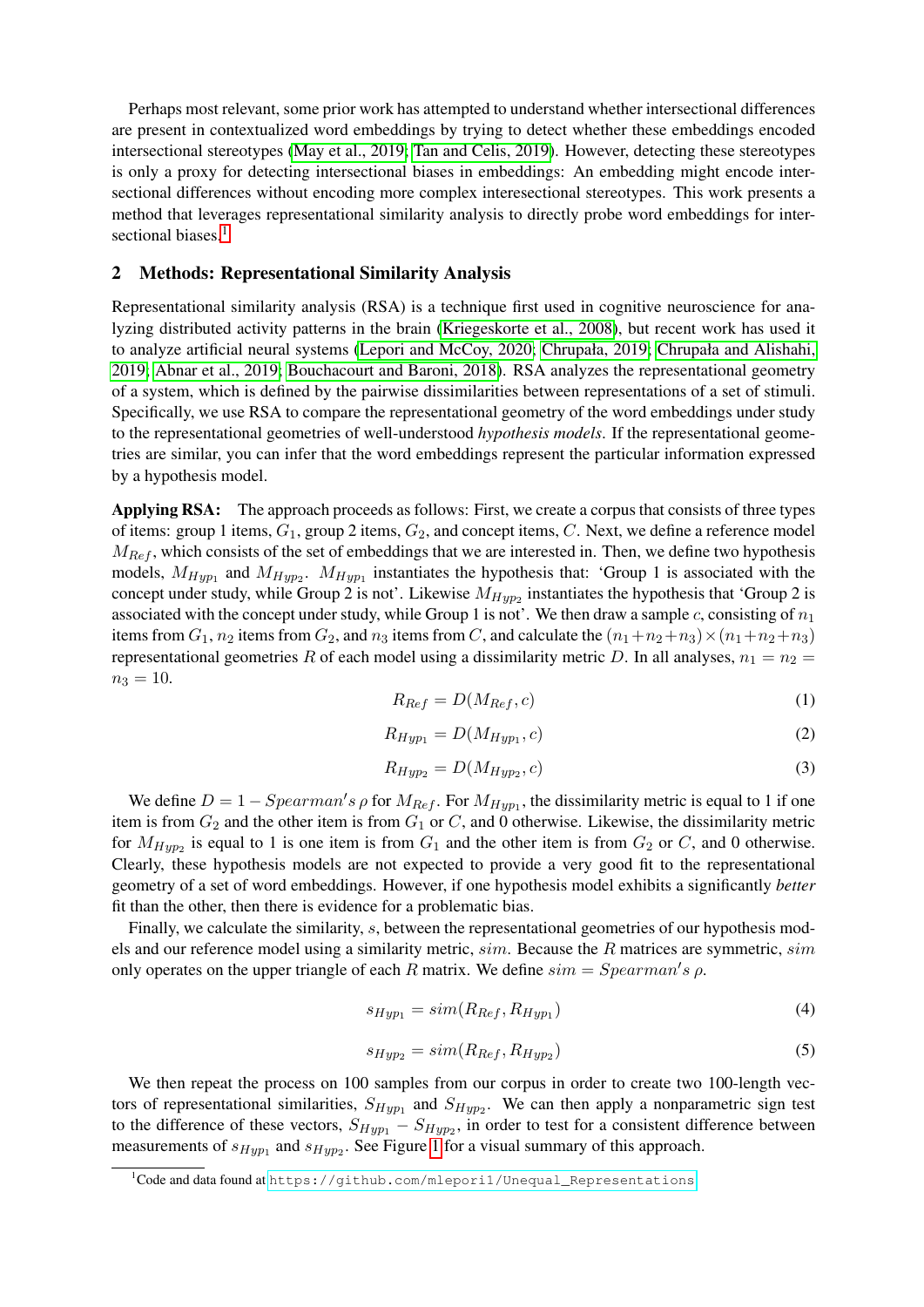

<span id="page-2-0"></span>Figure 1: A summary of our approach, applied to BERT embeddings.

# <span id="page-2-1"></span>3 Data

In order to perform the analyses described in Section [2,](#page-1-1) we need to create sets of group items for all of the groups under study, as well as concept items for the identity concepts under study. For analyses involving GloVe embeddings, these glossaries can only contain single-word entries. For analyses involving BERT embeddings, these entries can be full sentences. See Appendix [A](#page-7-0) for more details about all of the following datasets.

# 3.1 Single-Word Sets

Group Items: For our single-word group items for the Black women, Black men, White women, and White men groups, we use the dataset curated in [Sweeney \(2013\)](#page-6-11). This dataset includes names commonly associated with all of these identity groups. We rely on name data because identity categories like *Black woman* do not have single word terms [\(May et al., 2019\)](#page-6-8). See Section [5](#page-4-0) for a discussion of the limitations of using name data.

Concept Items: For our single-word, ostensibly race-neutral concept items that are associated with the female identity category, we combine the datasets from [Nosek et al. \(2002a\)](#page-6-12) and [Nosek et al. \(2002b\)](#page-6-13). The United States Census Bureau defines the Black/African American identity category as "all individuals who identify with one or more nationalities or ethnic groups originating in any of the black racial groups of Africa" [\(Census Bureau, 2020\)](#page-5-14). They proceed to non-exhaustively list several nationalities that meet this definition. All 10 single-word country names that correspond to the nationalities listed are included in our set of single-word, ostensibly gender-neutral concept items that are associated with the Black identity category. We also include the word *Black*, as well as the word *Africa*, in keeping with the Census Bureau's definition. See Section [5](#page-4-0) for a discussion of the limitations of this approach.

# 3.2 Multi-Word Sets

We leverage the semantically bleached sentence templates introduced by [May et al. \(2019\)](#page-6-8) in order to generate our sentence data. These sentences "make heavy use of deixis and are designed to convey little specific meaning beyond that of the terms inserted into them". Some examples include: "This is a <word/phrase>" and "The <word/phrase> is here".

Group Items: For the Black female group, we fill in the semantically-bleached templates with either the word *Black* concatenated with either *woman, women, female, females, girl,* or *girls* (such that the template sentence exhibits proper number agreement). For example, the dataset contains the sentence: *The Black woman is here*. Similarly for the White female group. These sentences are also used by [May](#page-6-8) [et al. \(2019\)](#page-6-8). Finally, for the Black male group, we fill in the template with the word *Black* and either *man, men, male, males, boy,* or *boys*.

Concept Items: Our female concept items are chosen to be ostensibly race-neutral. Thus, we fill in the template sentences with one of the following words: *woman, women, female, females, girl,* or *girls*. Our Black concept items are chosen to be ostensibly gender-neutral. Thus we fill in the template sentences with either *Black person* or *Black people*.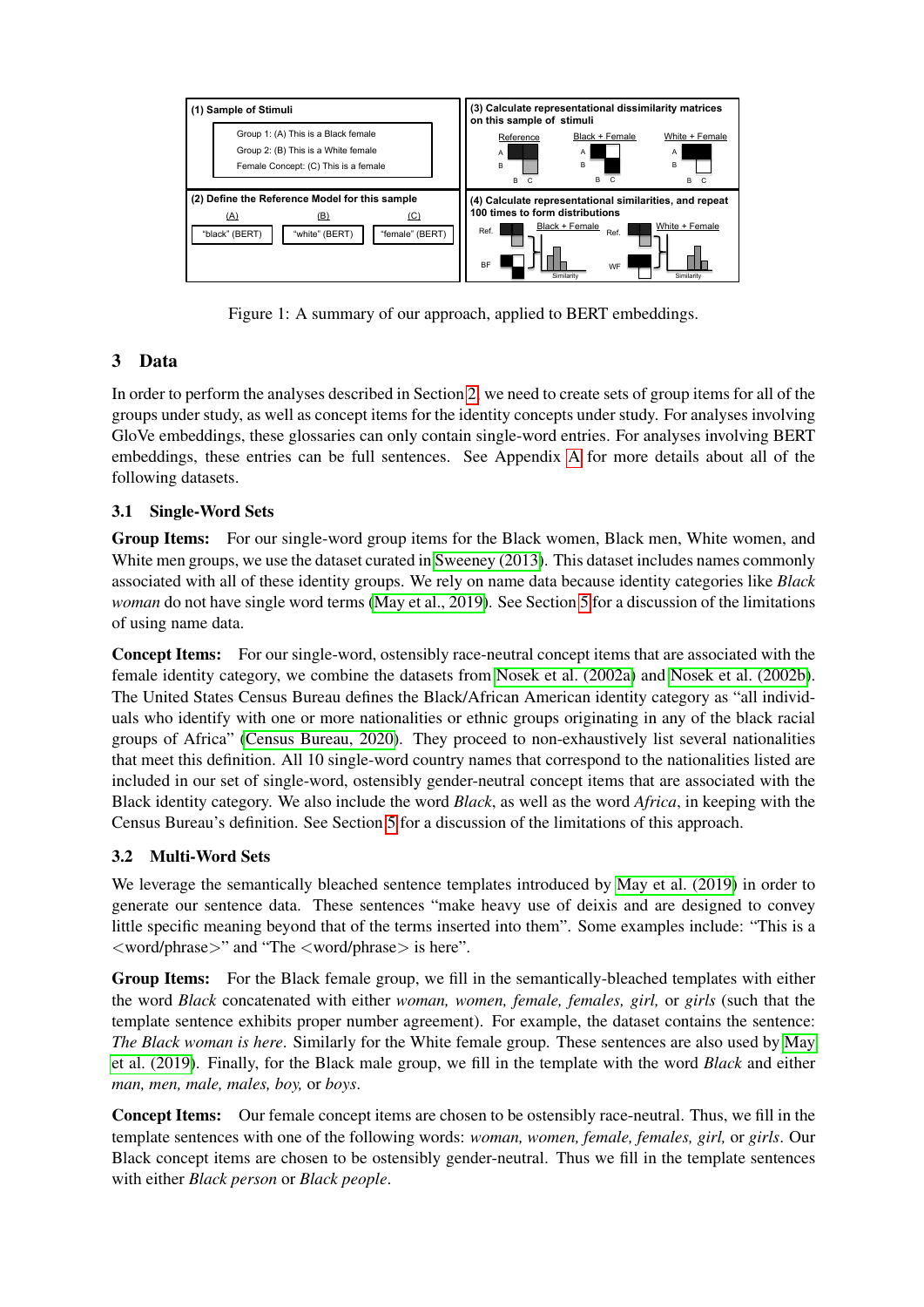## 4 Experiments and Results

### <span id="page-3-1"></span>4.1 GloVe Experiments

GloVe embeddings are non-contextualized word embeddings, and so they represent information from one word, ignoring the specific context in which they are found. These experiments seek to test whether RSA can be used to identify intersectional biases in GloVe embeddings. We use 300-dimensional embeddings trained on the Wikipedia  $2014 + G$  $2014 + G$ igaword 5 corpus throughout this study.<sup>2</sup>

Black Female Name Embedding Check First, we ensure that the GloVe embeddings of the names of Black women contain sufficient semantic detail, such that more in-depth experiments can be performed. Our concept items are a set of words associated with the female identity category. Our Group 1 items are a set of proper names associated with Black women, and our Group 2 items are a set of proper names associated with Black men. See Section [3](#page-2-1) for details about these sets. We would expect that the reference model will display greater representational similarity to the hypothesis model that associates female attributes to Black female names. From Table [1](#page-4-1) we see that this happens.

Female Concept We investigate whether the GloVe embeddings of the names of Black women encode the 'female' concept less than the embeddings of the names of White women. Our concept items are a set of words associated with the female identity category. Our Group 1 items are a set of proper names associated with Black women, and our Group 2 items are a set of proper names associated with White women. See Section [3](#page-2-1) for details about these sets. From Table [1,](#page-4-1) we see that the reference model exhibits greater representational similarity to the hypothesis model that associates the concept items to White female names.

Black Concept We investigate whether the GloVe embeddings of the names of Black women encode the 'Black' concept less than the embeddings of the names of Black men. Our concept items are a set of words associated with the Black identity category. Our Group 1 items are a set of proper names associated with Black women, and our Group 2 items are a set of proper names associated with Black men. From Table [1,](#page-4-1) we see that the reference model exhibits greater representational similarity to the hypothesis model that associates the concept items with Black male names.

### 4.2 BERT Experiments

BERT embeddings are contextualized word embeddings, and so they represent information from a word in context. This allows us to analyze group terms, using the semantically-bleached sentence data from [May et al. \(2019\)](#page-6-8), which are designed to convey little meaning beyond that of the group term that we insert into them. We also attempt to reproduce our findings using the single-word proper name data used in Section [4.1.](#page-3-1) We use the pretrained BERT-base-uncased model for all multi-word studies.

Black Female Name Embedding Check: First, we use the pretrained BERT-base-cased model to attempt to reproduce our results from Section [4.1.](#page-3-1) However, we see from Table [1](#page-4-1) that the reference model displays greater representational similarity to the hypothesis model that associates the female concept items to Black *male* names. This indicates that the BERT's embeddings for Black female names are quite semantically impoverished, and do not reliably encode information about identity categories. Thus, we do not attempt to replicate our investigations of intersectional biases using BERT's embeddings of proper names. Notably, this effect is *not* reproduced when analyzing White names, and thus demonstrates a problematic asymmetry between the BERT representations of White and Black female names.

Female Concept: We investigate whether the BERT embeddings of the word *Black* encode the 'female' concept less than the embeddings of the word *White*. Our concept items are a set of sentences containing words associated with the female identity category. Our Group 1 items are as a set of sentences referencing Black women, our Group 2 items are a set of sentences referencing White women. For each sentence in the Group sets, we extract the BERT embedding of the word *Black* or *White*, and

<span id="page-3-0"></span><sup>&</sup>lt;sup>2</sup>Note: We have slightly revised all values in Table [1](#page-4-1) pertaining to the Female Concept, due to a small data error in the original COLING 2020 publication. This did not impact any of our conclusions. See Appendix [A](#page-7-0) for further discussion.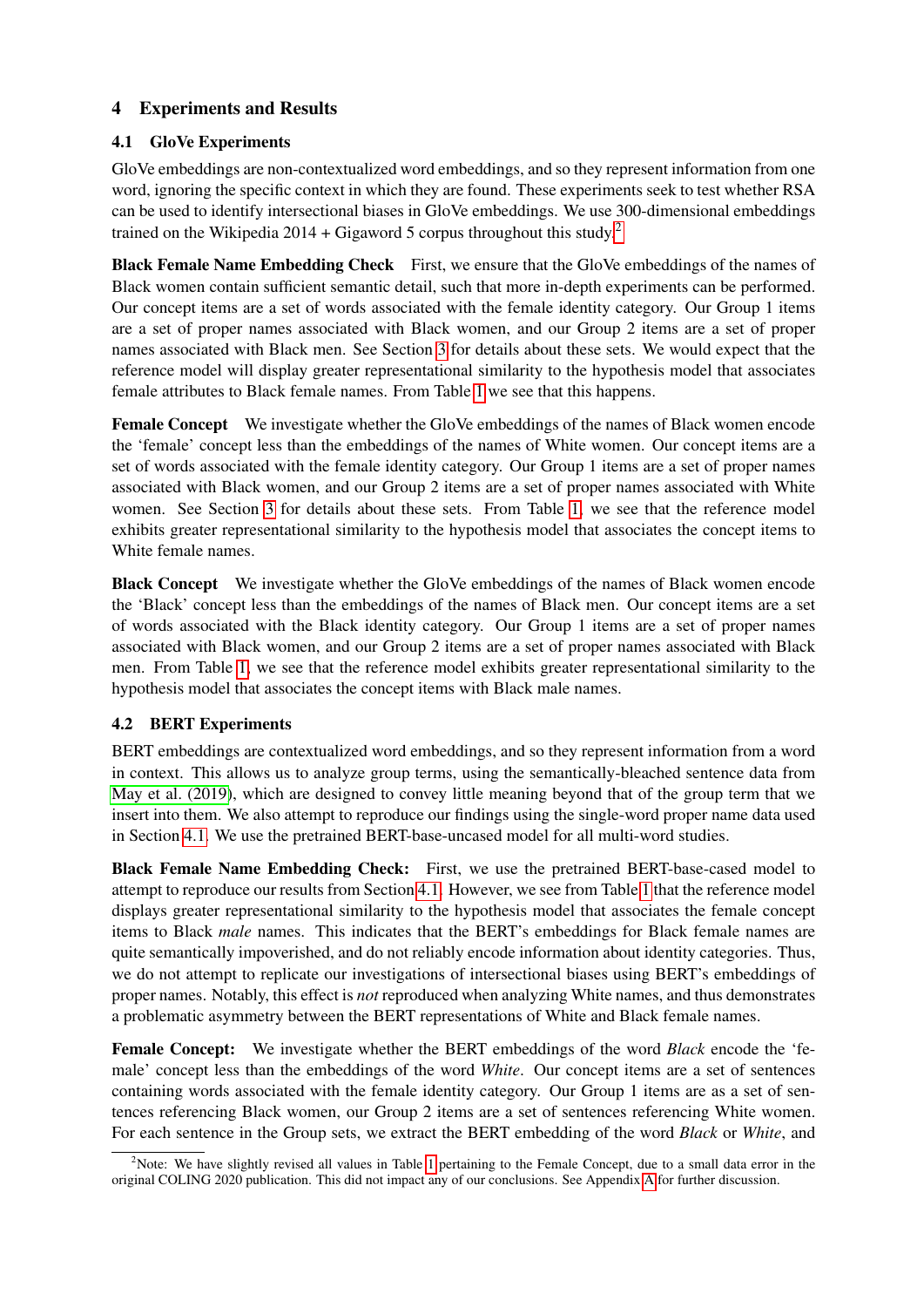for each sentence in the Concept set, we extract the embedding of the word associated with the female identity category (*woman*, *female*, etc.). See Section [3](#page-2-1) for more details. From Table [1,](#page-4-1) we see that the reference model exhibits greater representational similarity to the hypothesis model that associates the female concept items with White women.

Black Concept: We investigate whether the BERT embeddings of words associated with the female identity category encode the 'Black' concept less than the embeddings of words associated with the male identity category. Our concept items are a set of sentences containing the phrase *Black person* or *Black people*. Our Group 1 items are a set of sentences referencing Black women, our Group 2 items are a set of sentences referencing Black men. For each sentence in the Group sets, we extract the BERT embedding of the word associated with either the female or male identity category, and for each sentence in the Concept set, we extract the embedding of the word *Black*. See Section [3](#page-2-1) for more details. From Table [1,](#page-4-1) we see that the reference model exhibits greater representational similarity to the hypothesis model that associates the Black concept items with Black men.

| Embedding   | Group 1          | Group 2          | Concept      | Group $1 + Con$ Group $2 + Con$ |      |
|-------------|------------------|------------------|--------------|---------------------------------|------|
| GloVe       | <b>B</b> F Names | <b>B</b> M Names | Female       | .375                            | .176 |
| GloVe       | <b>B</b> F Names | W F Names        | Female       | .091                            | .669 |
| GloVe       | <b>B</b> F Names | <b>B</b> M Names | <b>Black</b> | .174                            | .298 |
| <b>BERT</b> | <b>B</b> F Names | <b>B</b> M Names | Female       | .116                            | .323 |
| <b>BERT</b> | W F Names        | W M Names        | Female       | .373                            | .020 |
| <b>BERT</b> | <b>B</b> F Sent  | W F Sent         | Female       | .050                            | .110 |
| <b>BERT</b> | <b>B</b> F Sent  | <b>B</b> M Sent  | <b>Black</b> | .253                            | .289 |

<span id="page-4-1"></span>Table 1: Results for all experiments. All differences statistically significant ( $p < .001$ )

## <span id="page-4-0"></span>5 Limitations

One notable limitation of this work is that we study artificial binary gender and race distinctions. Unfortunately, these binary distinctions exclude many individuals from our analysis. Future work should expand upon the methodological framework presented here in order to assess biases against groups that are not represented by these distinctions. Furthermore, [Gaddis \(2017\)](#page-5-15) describes several limitations of relying on name data to represent racial categories. Perhaps most importantly, that work demonstrates that 'Black names' are not one monolithic category, that perceptions of the Blackness of names are correlated with other confounding variables (such as education status), and that the associations between identity categories and proper names are only loosely reflected in real-world naming practices. Furthermore, we rely on an incomplete set of country names provided by the Census Bureau to generate concept sets for the Black identity category. We acknowledge that this excludes many nationalities from our analysis, and also acknowledge that any attempt to exhaustively list nations associated with the Black identity category is destined to fail. We hope that our results inspire future work that aspires to more robust coverage of the Black identity group. Finally, it is important to note that this method can only provide positive evidence: If this method does not detect intersectional biases for a particular system, that does not provide evidence that the system does not contain such biases.

# 6 Conclusion

Both contextualized and non-contextualized word embeddings learn to represent human-like biases. We apply RSA to the task of detecting these biases, and find that both GloVe embeddings and BERT embeddings reproduce (and thus perpetuate) the dual marginalization of Black women within both the Black community and female community, as predicted by the theory of intersectionality. Specifically, we showed that word embeddings represent the female identity category as implicitly White, and the Black identity category as implicitly masculine. To our knowledge, this is the first method that can probe word embeddings for these intersectional biases directly. Aside from addressing the issues discussed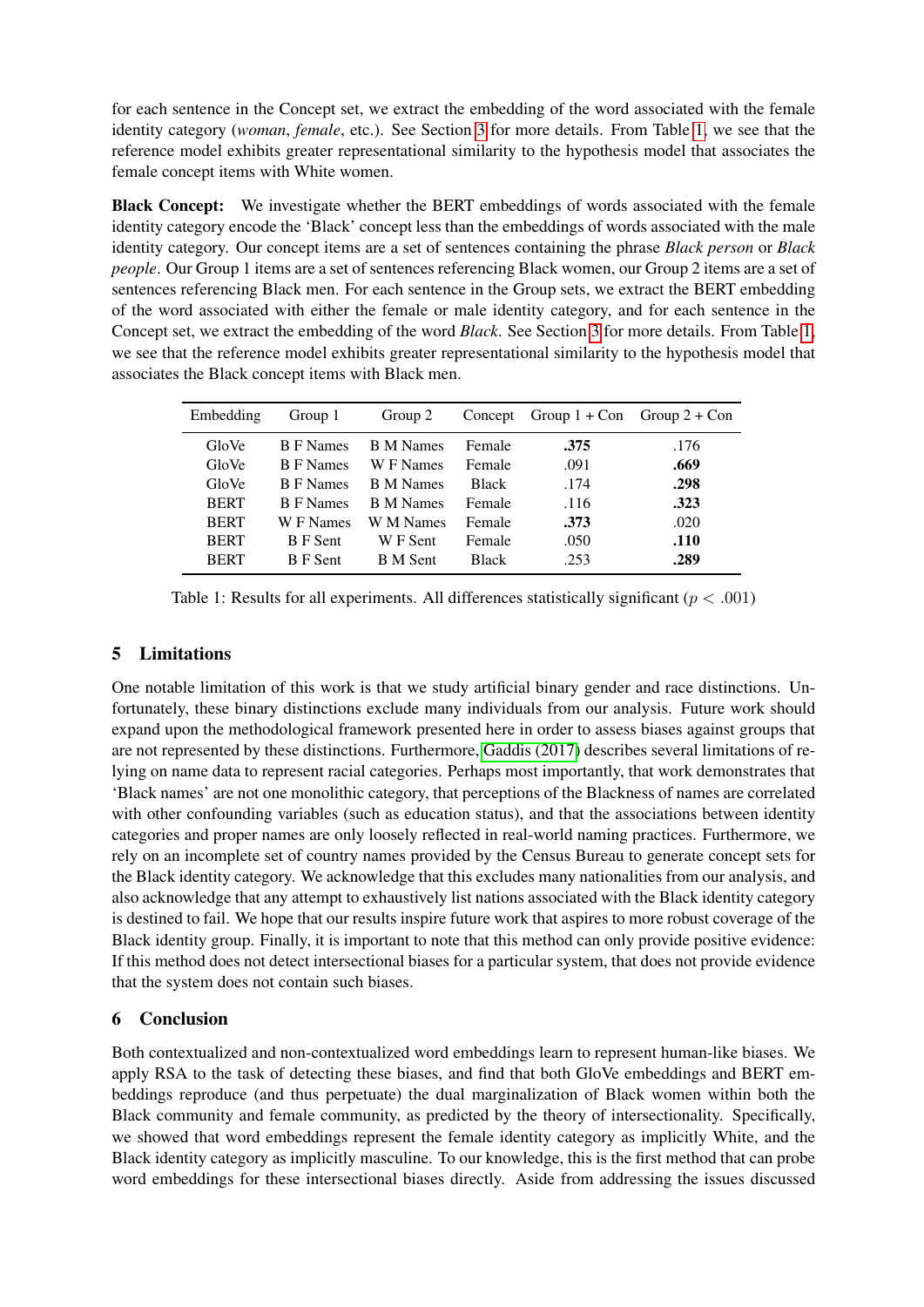in Section [5,](#page-4-0) future work should investigate whether this method can be used to detect other sorts of intersectional biases, particularly those facing the LGBTQ community.

#### References

- <span id="page-5-12"></span>Samira Abnar, Lisa Beinborn, Rochelle Choenni, and Willem Zuidema. 2019. Blackbox meets blackbox: Representational similarity & stability analysis of neural language models and brains. In *Proceedings of the 2019 ACL Workshop BlackboxNLP: Analyzing and Interpreting Neural Networks for NLP*, pages 191–203, Florence, Italy, August. Association for Computational Linguistics.
- <span id="page-5-16"></span>Marianne Bertrand and Sendhil Mullainathan. 2004. Are Emily and Greg more employable than Lakisha and Jamal? a field experiment on labor market discrimination. *American economic review*, 94(4):991–1013.
- <span id="page-5-13"></span>Diane Bouchacourt and Marco Baroni. 2018. How agents see things: On visual representations in an emergent language game. In *Proceedings of the 2018 Conference on Empirical Methods in Natural Language Processing*, pages 981–985, Brussels, Belgium, October-November. Association for Computational Linguistics.
- <span id="page-5-3"></span>Lisa Bowleg. 2012. The problem with the phrase women and minorities: intersectionality—an important theoretical framework for public health. *American journal of public health*, 102(7):1267–1273.
- <span id="page-5-5"></span>Aylin Caliskan, Joanna J Bryson, and Arvind Narayanan. 2017. Semantics derived automatically from language corpora contain human-like biases. *Science*, 356(6334):183–186.
- <span id="page-5-14"></span>United States Census Bureau. 2020. 2020 census questions: Race. *2020Census.gov*.
- <span id="page-5-11"></span>Grzegorz Chrupała and Afra Alishahi. 2019. Correlating neural and symbolic representations of language. In *Proceedings of the 57th Annual Meeting of the Association for Computational Linguistics*, pages 2952–2962.
- <span id="page-5-10"></span>Grzegorz Chrupała. 2019. Symbolic inductive bias for visually grounded learning of spoken language. In *Proceedings of the 57th Annual Meeting of the Association for Computational Linguistics*, pages 6452–6462, Florence, Italy, July. Association for Computational Linguistics.
- <span id="page-5-1"></span>Kimberlé Crenshaw. 1989. Demarginalizing the intersection of race and sex: A black feminist critique of antidiscrimination doctrine, feminist theory and antiracist politics. *The University of Chicago Legal Forum*, page 139.
- <span id="page-5-2"></span>Kimberle Crenshaw. 1990. Mapping the margins: Intersectionality, identity politics, and violence against women of color. *Stanford Law Review*, 43:1241.
- <span id="page-5-0"></span>Jacob Devlin, Ming-Wei Chang, Kenton Lee, and Kristina Toutanova. 2019. BERT: Pre-training of deep bidirectional transformers for language understanding. In *Proceedings of the 2019 Conference of the North American Chapter of the Association for Computational Linguistics: Human Language Technologies, Volume 1 (Long and Short Papers)*, pages 4171–4186.
- <span id="page-5-17"></span>Roland G Fryer Jr and Steven D Levitt. 2004. The causes and consequences of distinctively black names. *The Quarterly Journal of Economics*, 119(3):767–805.
- <span id="page-5-15"></span>S Michael Gaddis. 2017. How black are Lakisha and Jamal? Racial perceptions from names used in correspondence audit studies. *Sociological Science*, 4:469–489.
- <span id="page-5-7"></span>Nikhil Garg, Londa Schiebinger, Dan Jurafsky, and James Zou. 2018. Word embeddings quantify 100 years of gender and ethnic stereotypes. *Proceedings of the National Academy of Sciences*, 115(16):E3635–E3644.
- <span id="page-5-6"></span>Anthony G Greenwald, Debbie E McGhee, and Jordan LK Schwartz. 1998. Measuring individual differences in implicit cognition: the implicit association test. *Journal of personality and social psychology*, 74(6):1464.
- <span id="page-5-8"></span>Wei Guo and Aylin Caliskan. 2020. Detecting emergent intersectional biases: Contextualized word embeddings contain a distribution of human-like biases. *arXiv preprint arXiv:2006.03955*.
- <span id="page-5-9"></span>Aurélie Herbelot, Eva Von Redecker, and Johanna Müller. 2012. Distributional techniques for philosophical enquiry. In *Proceedings of the 6th Workshop on Language Technology for Cultural Heritage, Social Sciences, and Humanities*, pages 45–54.
- <span id="page-5-4"></span>Nikolaus Kriegeskorte, Marieke Mur, and Peter A Bandettini. 2008. Representational similarity analysisconnecting the branches of systems neuroscience. *Frontiers in systems neuroscience*, 2:4.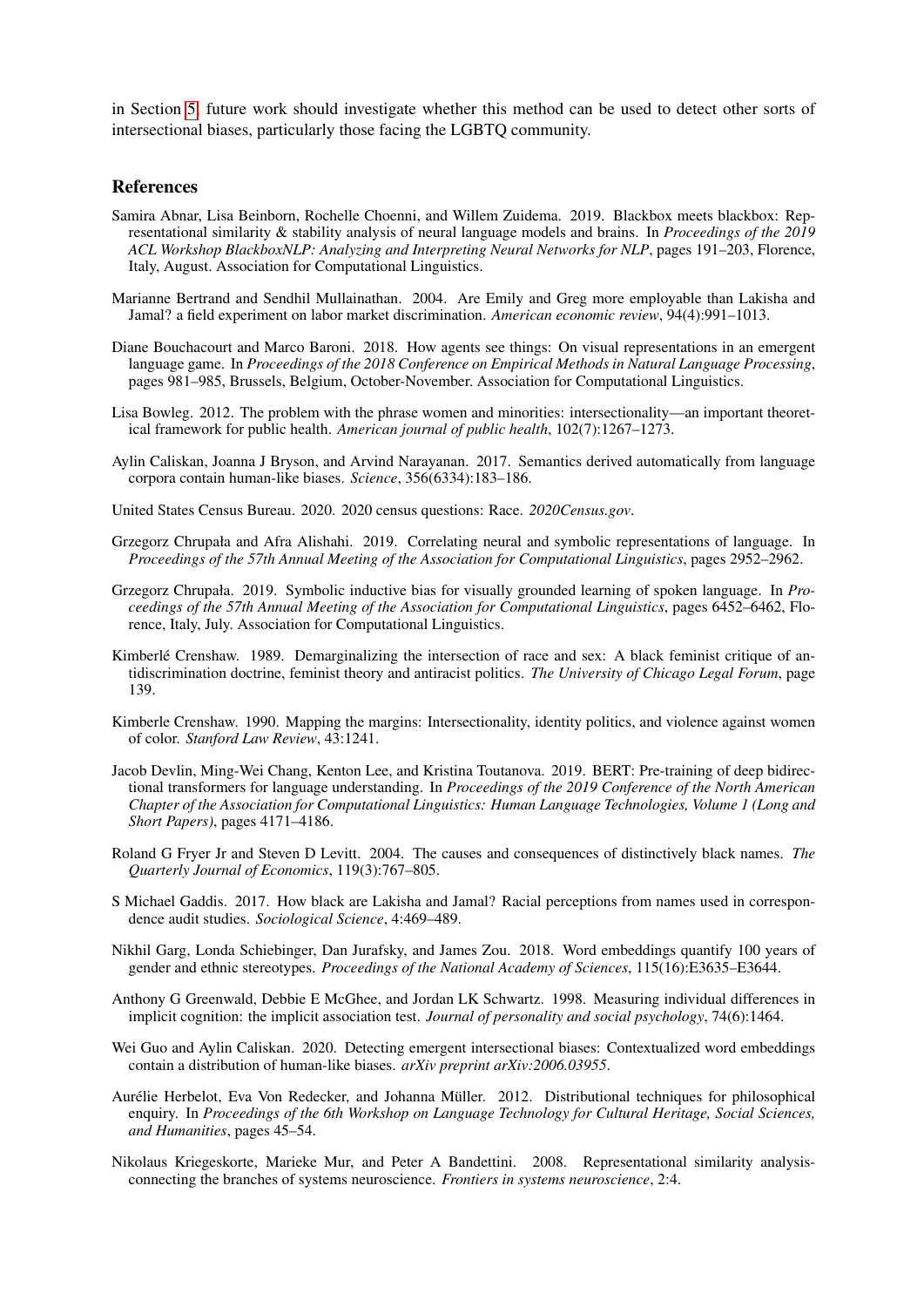- <span id="page-6-3"></span>Keita Kurita, Nidhi Vyas, Ayush Pareek, Alan W Black, and Yulia Tsvetkov. 2019. Measuring bias in contextualized word representations. In *Proceedings of the First Workshop on Gender Bias in Natural Language Processing*, pages 166–172.
- <span id="page-6-10"></span>Michael A. Lepori and R. Thomas McCoy. 2020. Picking BERT's brain: Probing for linguistic dependencies in contextualized embeddings using representational similarity analysis. In *Proceedings of 28th International Conference on Computational Linguistics*.
- <span id="page-6-8"></span>Chandler May, Alex Wang, Shikha Bordia, Samuel Bowman, and Rachel Rudinger. 2019. On measuring social biases in sentence encoders. In *Proceedings of the 2019 Conference of the North American Chapter of the Association for Computational Linguistics: Human Language Technologies, Volume 1 (Long and Short Papers)*, pages 622–628.
- <span id="page-6-2"></span>Ninareh Mehrabi, Fred Morstatter, Nripsuta Saxena, Kristina Lerman, and Aram Galstyan. 2019. A survey on bias and fairness in machine learning. *arXiv preprint arXiv:1908.09635*.
- <span id="page-6-12"></span>Brian A Nosek, Mahzarin R Banaji, and Anthony G Greenwald. 2002a. Harvesting implicit group attitudes and beliefs from a demonstration web site. *Group Dynamics: Theory, Research, and Practice*, 6(1):101.
- <span id="page-6-13"></span>Brian A Nosek, Mahzarin R Banaji, and Anthony G Greenwald. 2002b. Math= male, me= female, therefore math $\neq$  me. *Journal of personality and social psychology*, 83(1):44.
- <span id="page-6-1"></span>Jeffrey Pennington, Richard Socher, and Christopher D Manning. 2014. Glove: Global vectors for word representation. In *Proceedings of the 2014 conference on empirical methods in natural language processing (EMNLP)*, pages 1532–1543.
- <span id="page-6-0"></span>Matthew E Peters, Mark Neumann, Mohit Iyyer, Matt Gardner, Christopher Clark, Kenton Lee, and Luke Zettlemoyer. 2018. Deep contextualized word representations. In *Proceedings of NAACL-HLT*, pages 2227–2237.
- <span id="page-6-6"></span>Rachel Rudinger, Chandler May, and Benjamin Van Durme. 2017. Social bias in elicited natural language inferences. In *Proceedings of the First ACL Workshop on Ethics in Natural Language Processing*, pages 74–79.
- <span id="page-6-4"></span>Rachel Rudinger, Jason Naradowsky, Brian Leonard, and Benjamin Van Durme. 2018. Gender bias in coreference resolution. In *Proceedings of the 2018 Conference of the North American Chapter of the Association for Computational Linguistics: Human Language Technologies, Volume 2 (Short Papers)*, pages 8–14.
- <span id="page-6-7"></span>Tony Sun, Andrew Gaut, Shirlyn Tang, Yuxin Huang, Mai ElSherief, Jieyu Zhao, Diba Mirza, Elizabeth Belding, Kai-Wei Chang, and William Yang Wang. 2019. Mitigating gender bias in natural language processing: Literature review. In *Proceedings of the 57th Annual Meeting of the Association for Computational Linguistics*, pages 1630–1640.

<span id="page-6-11"></span>Latanya Sweeney. 2013. Discrimination in online ad delivery. *Queue*, 11(3):10–29.

- <span id="page-6-9"></span>Yi Chern Tan and L Elisa Celis. 2019. Assessing social and intersectional biases in contextualized word representations. In *Advances in Neural Information Processing Systems*, pages 13209–13220.
- <span id="page-6-5"></span>Jieyu Zhao, Tianlu Wang, Mark Yatskar, Ryan Cotterell, Vicente Ordonez, and Kai-Wei Chang. 2019. Gender bias in contextualized word embeddings. In *Proceedings of the 2019 Conference of the North American Chapter of the Association for Computational Linguistics: Human Language Technologies, Volume 1 (Long and Short Papers)*, pages 629–634, Minneapolis, Minnesota, June. Association for Computational Linguistics.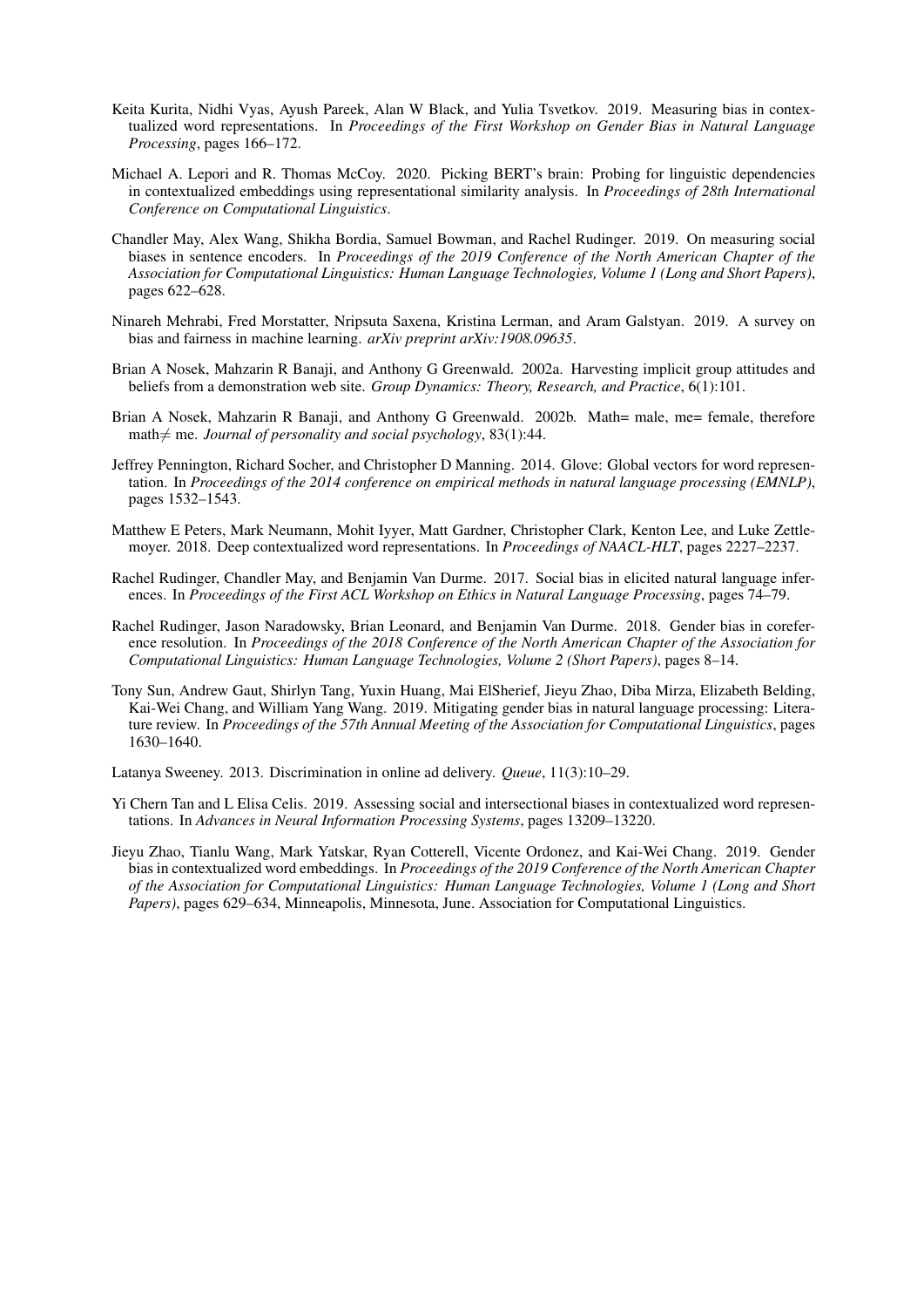## <span id="page-7-0"></span>A Data

### A.1 Proper Names

We use the proper name data found in [Sweeney \(2013\)](#page-6-11). That work largely compiles these proper names from two previous studies, which rely on correlations between race and child names in birth records from the years 1974-1979 in Massachusetts [\(Bertrand and Mullainathan, 2004\)](#page-5-16), and in birth records from 1961-2000 in California [\(Fryer Jr and Levitt, 2004\)](#page-5-17). We omit names that are polysemous. This occurs for four of the Black female names: *Diamond*, *Precious*, *Kenya*, and *Ebony*. One name (*Trevon*) did not occur in the Wikipedia 2014 + Gigaword 5 corpus, and so it was also excluded from our analysis. We randomly omit names from the Black male, White female, and White male proper name sets so that all identity categories are represented by an equal number (13) of names. The list of names from [Sweeney \(2013\)](#page-6-11) is found below. Italicized names were omitted.

Black Female: Aisha, Keisha, Latonya, Lakisha, Latoya, Tamika, Imani, Shanice, Aaliyah, Nia, Latanya, Latisha, Deja, *Diamond*, *Precious*, *Kenya*, *Ebony*

Black Male: Darnell, Hakim, Jermaine, Kareem, Jamal, Leroy, Rasheed, DeShawn, DeAndre, Marquis, Terrell, Malik, Tyrone, *Tremayne*, *Trevon*

White Female: Allison, Anne, Carrie, Emily, Jill, Laurie, Kristen, Meredith, Molly, Amy, Claire, Madeline, Emma, *Katie*

White Male: Brad, Brendan, Geoffrey, Greg, Brett, Jay, Matthew, Jake, Connor, Tanner, Wyatt, Cody, Dustin, *Neil*

### A.2 Female Concept Words

We combine the datasets of words associated with the female identity category from [Nosek et al. \(2002a\)](#page-6-12) and [Nosek et al. \(2002b\)](#page-6-13), which are two often-cited studies that leverage the implicit association test [\(Greenwald et al., 1998\)](#page-5-6). Note that in the original COLING 2020 publication of this work, we had calculated our results with a dataset that replaces *aunt* with *niece* and omits *grandmother*. For consistency with our cited work, we have revised our values using the dataset listed below. The list is as follows:

Female Concept Words: female, woman, girl, sister, she, her, hers, daughter, aunt, mother, grandmother

#### A.3 Black Concept Words

Our Black concept words are derived from the definitions given by the United States Census Bureau [\(Census Bureau, 2020\)](#page-5-14). The list is as follows:

Black Concept Words: Africa, Black, Jamaica, Haiti, Nigeria, Ethiopia, Somalia, Ghana, Barbados, Kenya, Liberia, Bahamas

#### A.4 Multi-Word Group Items

Our group items leverage the semantically-bleached sentence templates of [May et al. \(2019\)](#page-6-8). We list some examples of group items for all identity groups studies.

Black Female This is a Black female.; The Black woman is here.; They are Black girls.

White Female This is a White female.: The White woman is here.: They are White girls.

**Black Male** This is a Black male.; The Black man is here.; They are Black boys.

White Male This is a White male.; The White man is here.; They are White boys.

#### A.5 Multi-Word Female Concept Items

Our multi-word female concept items leverage the semantically-bleached sentence templates of [May et](#page-6-8) [al. \(2019\)](#page-6-8). We list some examples of Female concept items.